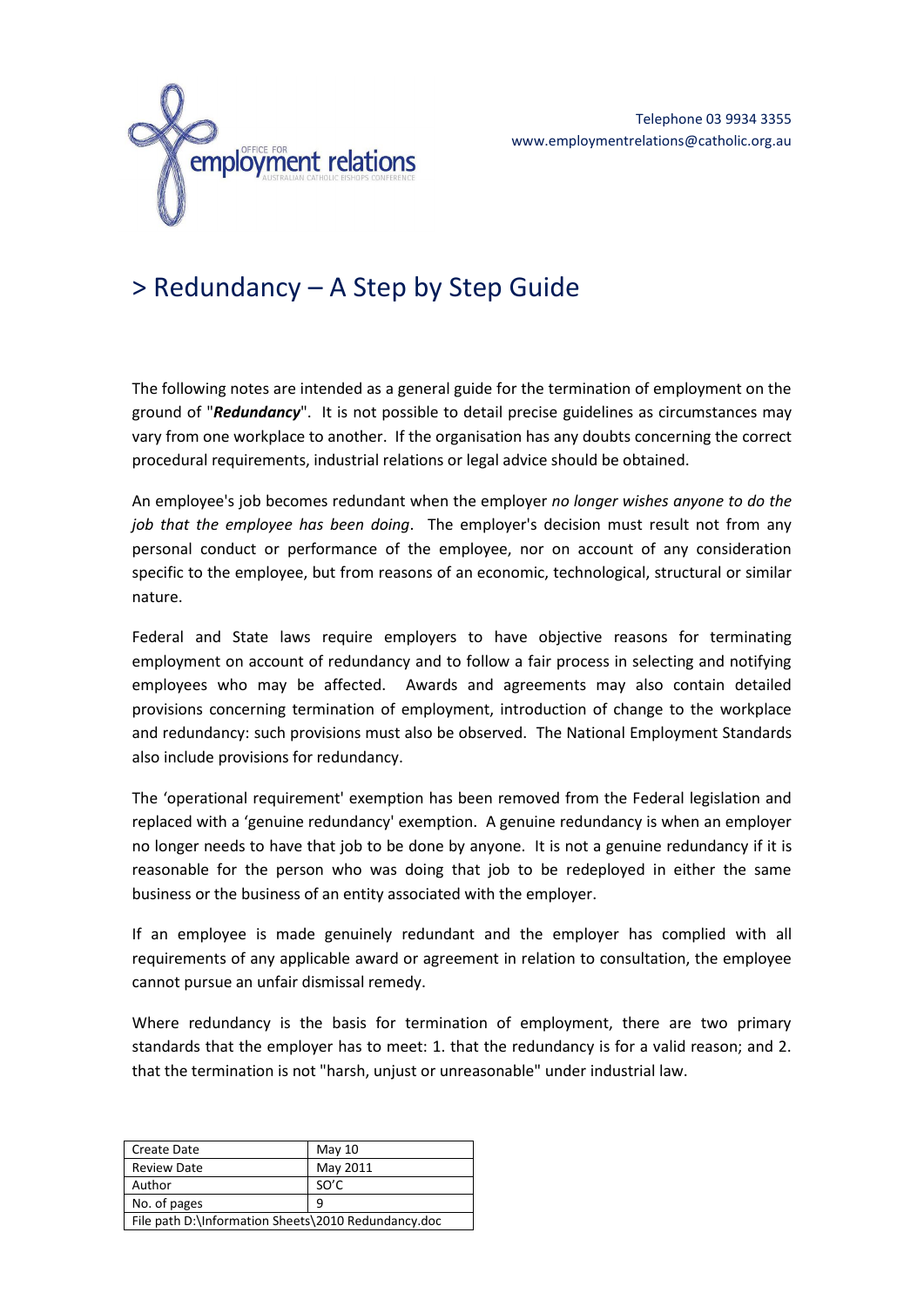The consequences of a Court finding a termination to be not for a "valid reason" or "harsh, unjust or unreasonable" may include re-instatement and/or payment of substantial compensation to the employee(s).

### 1. **NOTIFY ALL EMPLOYEES AND REPRESENTATIVES OF THE POTENTIAL REDUNDANCY SITUATION**

As soon as the employer identifies a potential redundancy situation, all employees who may be affected should be advised in person that redundancies may be required. This should be confirmed in writing, with a summary of the reasons why redundancies may be necessary. This is not the *formal* notification of confirmed redundancies, it is written notification of *proposed* redundancies. The relevant union or employee representatives should be notified at the same time as employees.

#### **2. PREPARE REDUNDANCY PROPOSAL**

Immediately after the initial discussion with the workforce and notification to the union or employee representatives, the employer should prepare a redundancy *proposal* that:

- considers available alternatives to redundancy;
- identifies the number and type of jobs to be potentially declared redundant;
- establishes fair and reasonable criteria for selecting the employees to be declared redundant; and
- outlines the redundancy package to be offered to employees whose employment is to be terminated.

An employer should regard redundancy as the last resort. The employer should investigate all available alternatives, including:

- redeployment, i.e. arranging suitable alternative employment within the organisation (or related entity – Fair Work Act 2009) or training the employees to take on new positions;
- redeployment to a lesser position in the organisation (or related entity)
- job sharing;
- a reduction in overall working hours or overtime (but only after full consultation with all the employees who might be affected);
- natural attrition, i.e. not replacing employees who resign or retire;
- calling for expressions of interest for voluntary redundancies;
- introducing an early retirement scheme;
- a reduction in the number of hours worked by casual employees who do not have a reasonable expectation of ongoing work; and
- investigation of employment opportunities with external organisations.

Both Federal and State laws prohibit discrimination on a number of grounds and require the employer to adopt fair and objective criteria in deciding:

| Create Date                                         | May $10$ |
|-----------------------------------------------------|----------|
| <b>Review Date</b>                                  | May 2011 |
| Author                                              | SO'C     |
| No. of pages<br>٩                                   |          |
| File path D:\Information Sheets\2010 Redundancy.doc |          |

which roles are to be retained;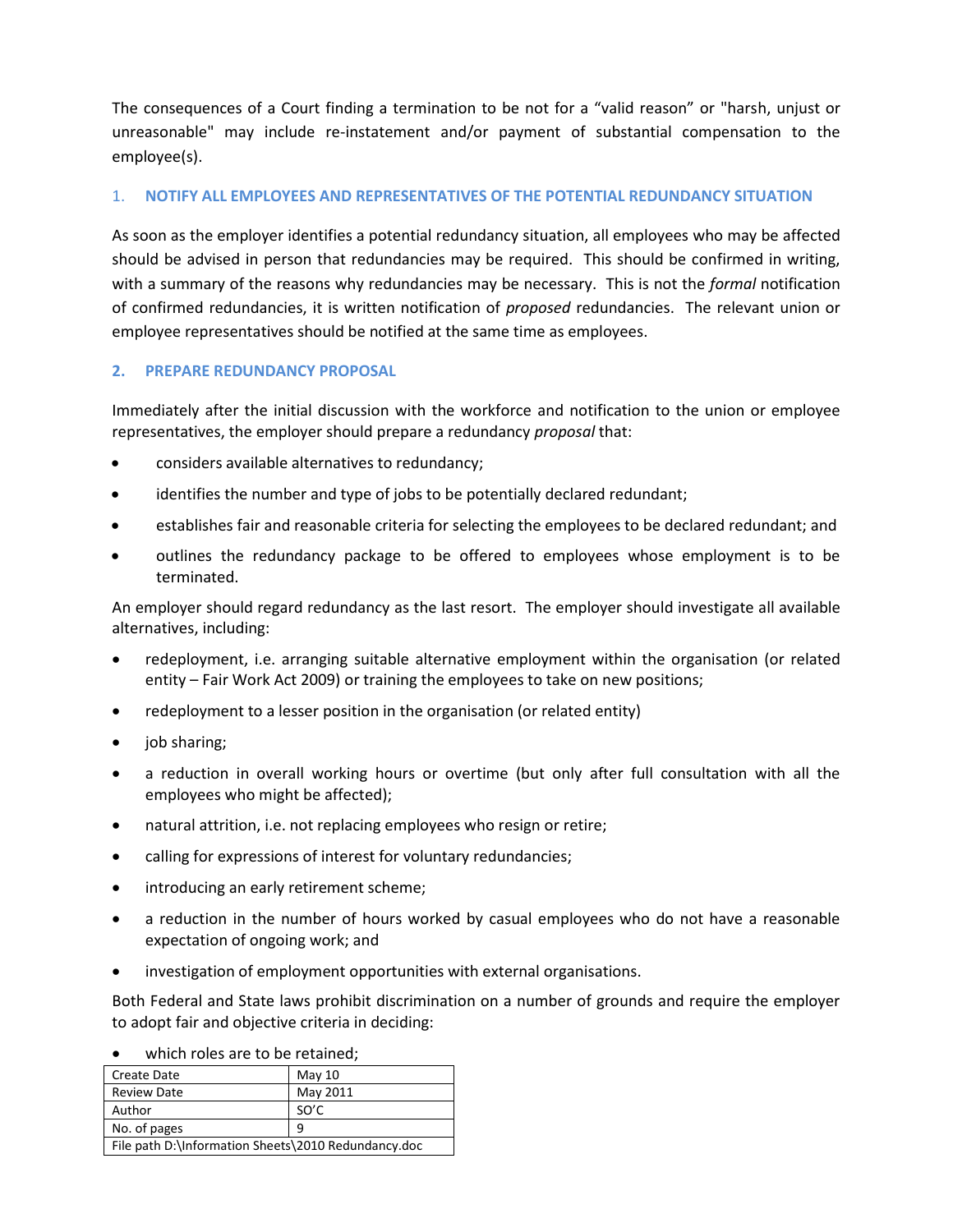- which roles are to be made redundant;
- a clear process to determine which employees will remain in roles (where there are one or more affected and qualified employees for a single position)
- how each employee affected by the employer's decision is to be treated.

The following criteria are unlawful and may entitle an employee to take legal action against the employer on the ground of unlawful discrimination:

 $\bullet$  the contract of the contract of the contract of the contract of the contract of the contract of the contract of the contract of the contract of the contract of the contract of the contract of the contract of the cont

Temporary absence from work because of illness or injury;

 $\bullet$  . The contract of the contract of the contract of the contract of the contract of the contract of the contract of the contract of the contract of the contract of the contract of the contract of the contract of the co

union membership or participation in union activities outside work hours;

n and the state of the state of the state of the state of the state of the state of the state of the state of

non-membership of a union;

 $\bullet$  such that the contract of  $\bullet$  such that the contract of  $\bullet$  such that the contract of  $\bullet$ 

seeking office, or having acted or acting, as a representative of employees;

 $\bullet$  for a set of  $\bullet$  for a set of  $\bullet$  for  $\bullet$  for  $\bullet$  for  $\bullet$  for  $\bullet$  for  $\bullet$  for  $\bullet$  for  $\bullet$  for  $\bullet$ 

filing a complaint or participating in proceedings against an employer;

 $\bullet$  results to the contract of the contract of the contract of the contract of the contract of the contract of the contract of the contract of the contract of the contract of the contract of the contract of the contract

race, colour, sex, sexual preference, physical or mental disability, marital status, family responsibilities, age, pregnancy, religion, political opinion, national extraction or social origin; and

 $\bullet$  and the contract of the contract of the contract of the contract of the contract of the contract of the contract of the contract of the contract of the contract of the contract of the contract of the contract of the

absences from work during maternity or other parental leave.

 temporary absence from work because of the carrying out of a voluntary emergency services activity.

The employer can only terminate employment for the above reasons if, and only if, the reason for termination is made on the inability to perform the inherent requirements of the particular position.

There is a further exception with respect to members of the staff of an institution conducted in accordance with the teachings of a particular religion or creed.

The OER nevertheless advises Catholic employers to be extremely cautious in relying on any of the above reasons for the basis of their decision to terminate employment.

Criteria for selecting employees to be declared redundant may appear fair and reasonable, but may indirectly disadvantage a particular employee or group of employees when applied to a particular workplace. This is called "indirect discrimination" and is unlawful unless the employer can demonstrate that the criteria are reasonable in the circumstances.

Examples of potentially discriminatory policies are:

| <b>Create Date</b>                                  | May 10   |
|-----------------------------------------------------|----------|
| <b>Review Date</b>                                  | May 2011 |
| Author                                              | SO'C     |
| No. of pages                                        | q        |
| File path D:\Information Sheets\2010 Redundancy.doc |          |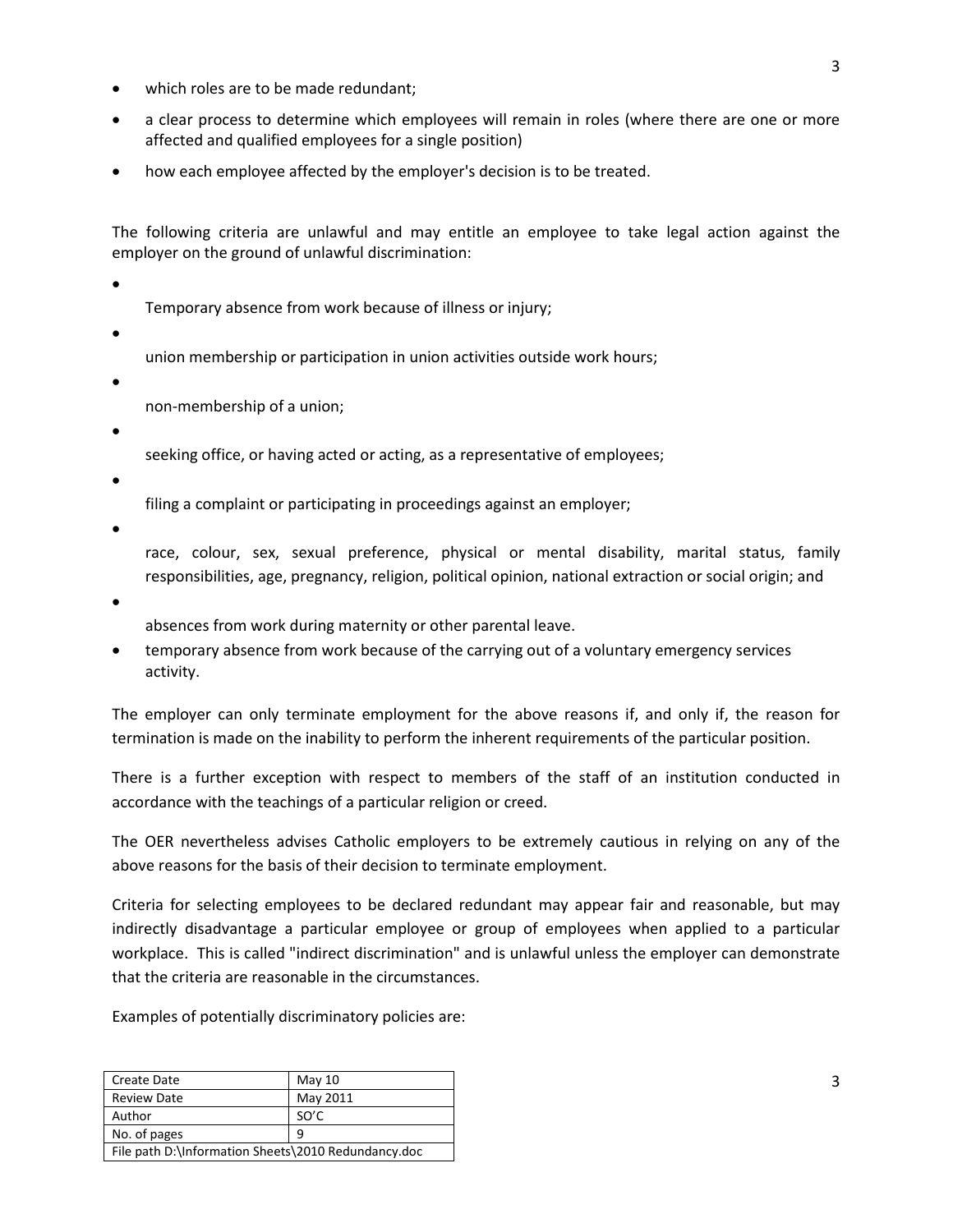- following a "last-on, first-off" policy in an industry that has historically excluded women, because it is likely that women will be disadvantaged in comparison with men;
- retrenching only part-time employees, because statistics generally show that women are more likely to work part-time than men; and
- retrenching only employees restricted to *light duties*, because people with physical impairments or injuries are likely to be disadvantaged.

In general, the employer should ignore personal beliefs about which individuals have the greatest right or need to work. For example, the employer does not have the legal right to decide that married employees with children and/or mortgages should be retained, but single employees with no children and/or mortgages should be made redundant. Further, employers should not consider that male employees have a greater right or need to work.

It is impossible to give a definitive answer as to what criteria are fair and reasonable in selecting employees for redundancy, but the following principles serve as a general guide.

First, the employer's decision should relate directly to the employment circumstances, not to incidental concerns.

Secondly, the employer should determine what future skills are required from the workforce and then evaluate objectively each employee on the basis of existing skills.

Thirdly, the employer should carefully consider whether the criteria for selecting employees to be declared redundant discriminate, directly or indirectly, against a particular employee or group of employees. If so, the employer then needs to decide whether the use of such criteria is reasonable under the circumstances.

### *It is strongly recommended that the employer seeks industrial advice at this stage to ensure that the proposed process and selection criteria are not discriminatory or flawed in some other manner.*

#### **3. CONSULT WITH EMPLOYEES AND UNIONS/REPRESENTATIVES**

As soon as a definite decision has been made about the future structure or operation of the workplace that might lead to one or more jobs becoming redundant, the employer should inform all employees of its intentions and the process that is to be proposed in dealing with the situation. The employer should consult with the relevant union or employee representatives and discuss measures to avert any terminations, or to minimise their number, and measures to lessen the adverse effects of possible terminations.

The employer should detail the reasons for the restructure or changes to the operations of the workplace, any available alternative to redundancy and what can be done to minimise the adverse impact on the employees.

| Create Date                                         | May $10$ |
|-----------------------------------------------------|----------|
| <b>Review Date</b>                                  | May 2011 |
| Author                                              | SO'C     |
| No. of pages                                        | q        |
| File path D:\Information Sheets\2010 Redundancy.doc |          |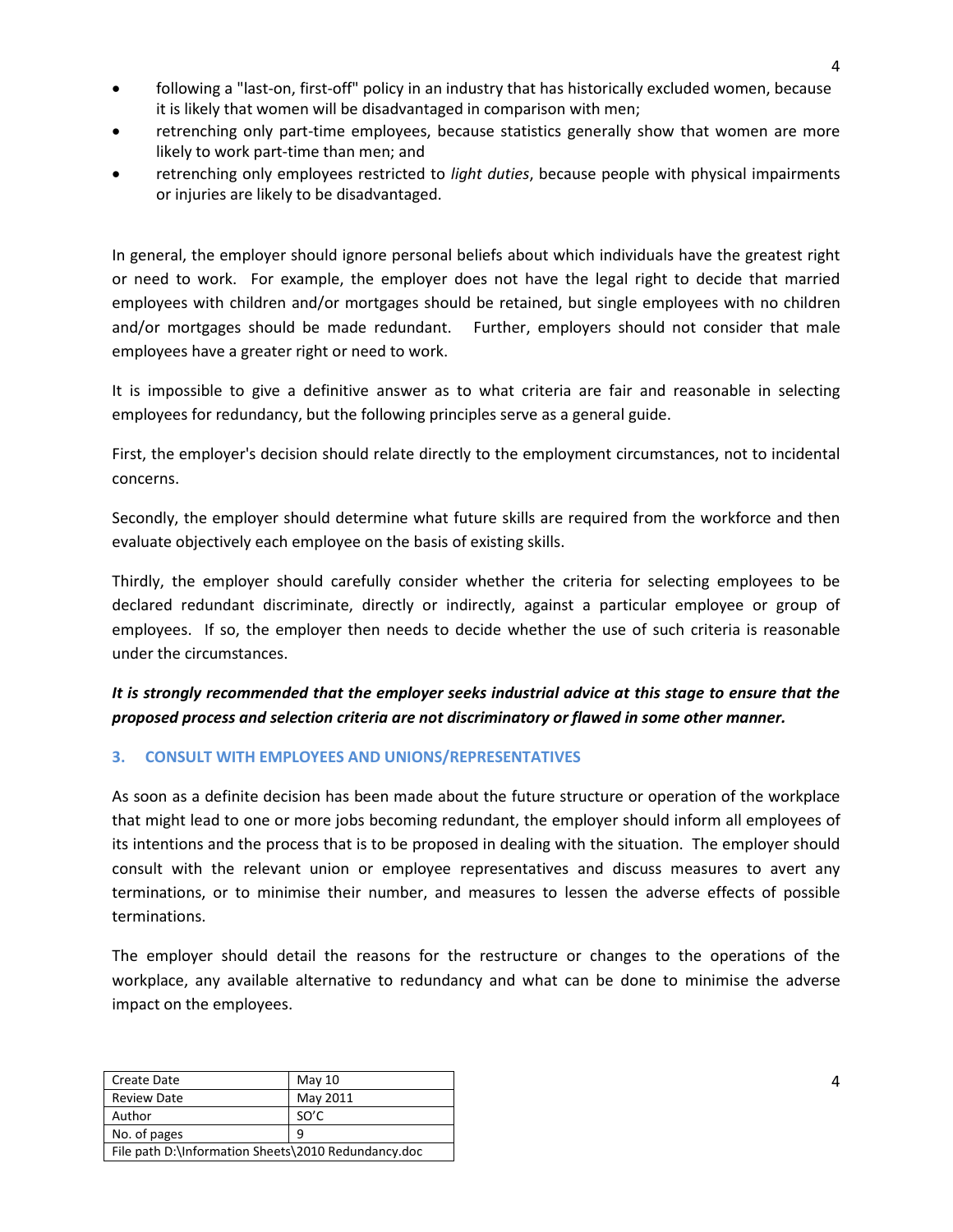The employer should treat the employees with compassion and sensitivity. It is important that each employee is allowed an opportunity to voice natural fears and frustration and alternatives to redundancy. It is important that the union or employee representatives are given proper opportunity to discuss all matters with the employer before any final decision is made.

The information given to employees and their union or representatives should be accurate and consistent. In other words, the employer should ensure that all employees and their union or employee representatives receive the same information.

*If a union or employee representative indicates to the employer that it intends to challenge the genuineness of the redundancies, or the procedures that the employer has proposed, the employer should immediately seek industrial relations advice.*

#### **4. MAKING THE FINAL DECISION**

The employer should make a final decision about the proposed restructure and any redundancies only after it has examined any alternatives and taken all measures to avert the need for redundancies.

The employer should formally meet with the employees and their union/ representatives to advise of the final decision. This should then be confirmed in writing to all affected employees and their union/representatives. This advice should summarise the reason for the redundancy, all alternatives and other measures considered to avert the redundancies, the positions and number of employees to be made redundant, assistance to be offered to affected employees and the effective date of termination. It should invite each employee to discuss the final decision with the employer.

#### **5. NOTICE OF TERMINATION**

The employer should give at least the minimum notice of termination prescribed by the applicable award (if any) or Federal legislation.

If the employer transfers an employee to lower paid duties due to the original position becoming redundant, the employee is entitled to the same period of notice of the transfer as would have applied to termination of employment.

For example, if the employee is entitled to four (4) weeks' notice of termination, but instead of termination agrees to be transferred to lower paid duties, the employee is entitled to four (4) weeks' notice of the transfer, calculated on the higher rate of pay.

During the period of notice, employees should be allowed to take one day off in each week to look for alternative employment.

The employer should invite employees whose positions have become redundant to work out their period of notice. If an employee wants to leave immediately, a written confirmation of agreement to accept payment in lieu of notice should be obtained.

| Create Date                                         | May $10$ |
|-----------------------------------------------------|----------|
| <b>Review Date</b>                                  | May 2011 |
| Author                                              | SO'C     |
| No. of pages                                        | 9        |
| File path D:\Information Sheets\2010 Redundancy.doc |          |

5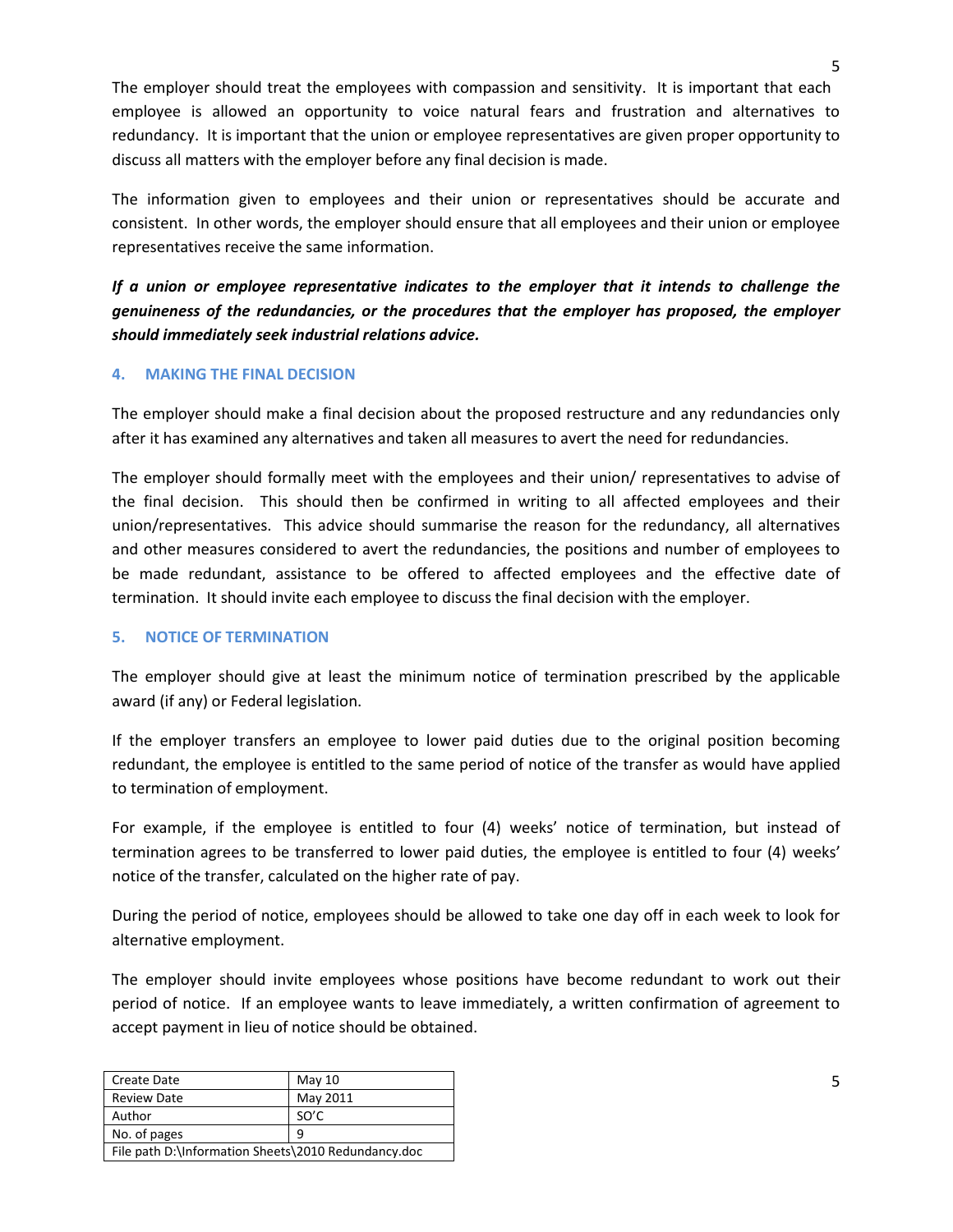#### **6. OFFER ASSISTANCE**

If possible, the employer should offer each employee, whose position has been made redundant, whatever assistance is needed to find suitable alternative employment and to cope with anxiety and stress.

For example, it may be possible to offer employees accurate information about future employment prospects, independent financial management services and government assistance. A Catholic employer should also offer pastoral support to all employees affected directly or indirectly by the redundancy process.

The employer should also:

- use whatever networks are available with other employers to absorb redundant employees or to find them alternative employment;
- provide factual references and allow the employees whose positions have been made redundant to use in-house facilities in preparing job application letters and résumés; and
- if possible, offer training in additional skills during the period of notice so that the employees are better equipped to find employment.

#### **7. MAKE APPROPRIATE PAYMENT**

When the employees actually finish work, the employer should make payment of any moneys to which the employees are entitled and confirm in writing the amount of money and how it has been calculated. The employer should pay an amount of severance pay not less than the amount prescribed by the applicable award (if any).

Federal legislation prescribes minimum standards in relation to notice of termination that an employer must give to an employee. Minimum standards in relation to severance pay are not prescribed. However, decisions of the Federal Court of Australia suggest that the employer should generally offer severance pay in accordance with the provisions typically found in awards.

#### *In some States, the employer may have a legal obligation to pay greater amounts of severance pay.*

#### **8. NOTIFY THE COMMONWEALTH EMPLOYMENT SERVICE**

Where there is to be greater than fifteen redundancies, the employer is required to write to the Commonwealth Employment Service (or applicable government organisation) and provide the following details:

- the reasons for the terminations;
- the number and categories of employees likely to be affected; and
- time when, or the period over which, the employer intends to carry out the terminations.

| <b>Create Date</b>                                  | May $10$ |
|-----------------------------------------------------|----------|
| <b>Review Date</b>                                  | May 2011 |
| Author                                              | SO'C     |
| No. of pages<br>٩                                   |          |
| File path D:\Information Sheets\2010 Redundancy.doc |          |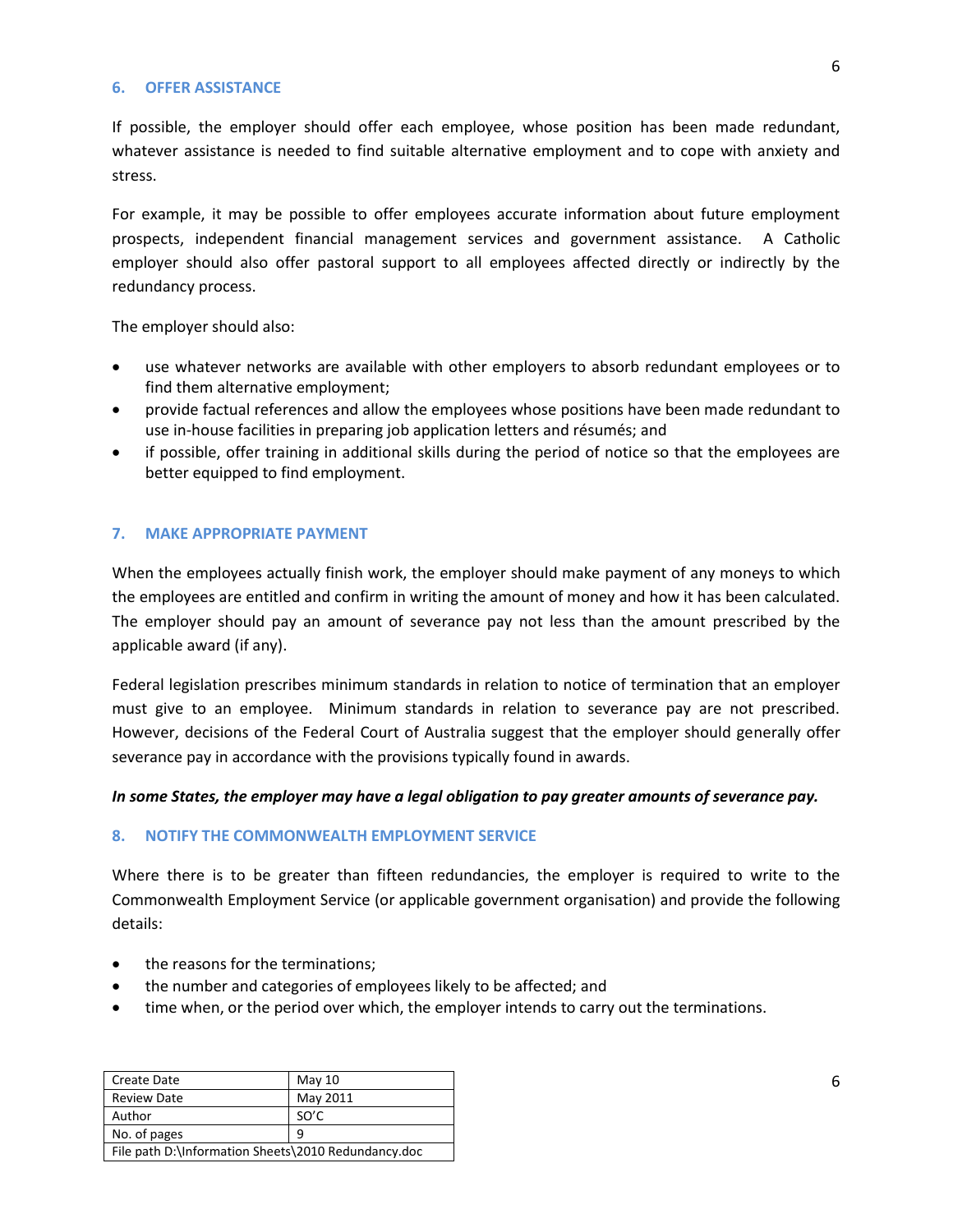Beyond these requirements, obligations on the employer are limited. There is no effective requirement to notify and consult with trade unions [see s 668]. Furthermore, the AIRC does not have power to intervene.

#### **9. CHECK THE FEDERAL AWARD OR STATE AWARD STANDARD FOR SEVERANCE PAYMENT**

Employers are advised to check the current definition of 'small employer' in the appropriate jurisdiction relating to your organisation (eg. Either federal or state). Under the National Employment Standards, small employers are not required to provide redundancy payments on termination of employment. It is important to know if the small employer provisions apply to your organisation.

| <b>Create Date</b>                                  | May $10$ |
|-----------------------------------------------------|----------|
| <b>Review Date</b>                                  | May 2011 |
| Author                                              | SO'C     |
| No. of pages                                        | ٩        |
| File path D:\Information Sheets\2010 Redundancy.doc |          |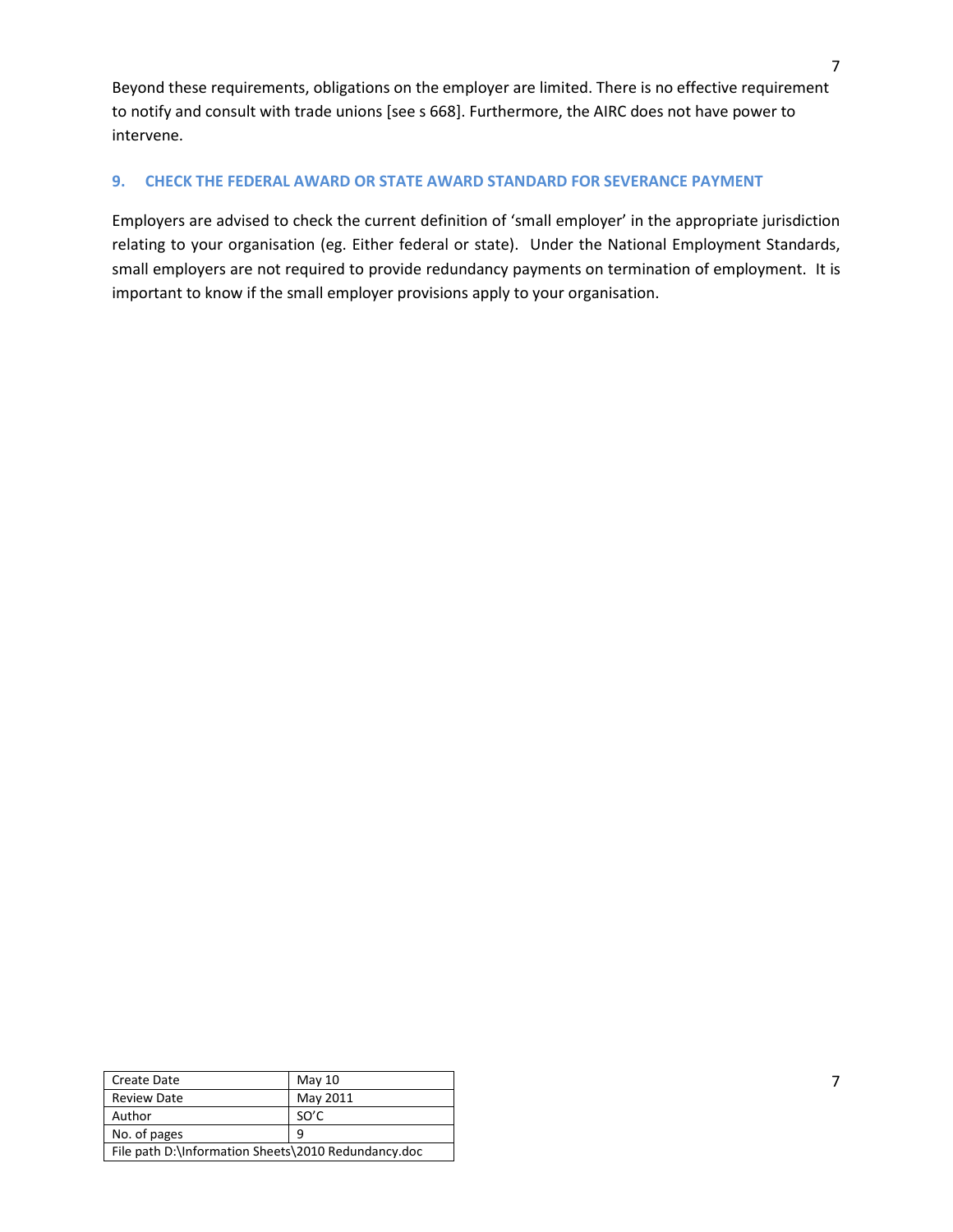# **FEDERAL AWARD STANDARDS WITH RESPECT TO SEVERANCE PAY**

**Severance pay - for employers employing 15 or more employees**

## **Period of Continuous Service Severance Pay**

| Less than 1 year               | <b>Nil</b>    |
|--------------------------------|---------------|
| 1 year and less than 2 years   | 4 weeks' pay* |
| 2 years and less than 3 years  | 6 weeks' pay  |
| 3 years and less than 4 years  | 7 weeks' pay  |
| 4 years and less than 5 years  | 8 weeks' pay  |
| 5 years and less than 6 years  | 10 weeks' pay |
| 6 years and less than 7 years  | 11 weeks' pay |
| 7 years and less than 8 years  | 13 weeks' pay |
| 8 years and less than 9 years  | 14 weeks' pay |
| 9 years and less than 10 years | 16 weeks' pay |
| 10 years and over              | 12 weeks' pay |

\*A "week's pay" means the ordinary time rate of pay for the employee concerned. Provided that the rate shall exclude:

- overtime
- penalty rates
- disability allowances
- shift allowances
- special rates
- fares and travelling time allowances
- bonuses
- any other ancillary payment of a like nature.

The severance payment shall not exceed the amount which the employee would have earned if employment with the employer had proceeded to the employee's normal retirement date.

| Create Date                                         | May $10$ |
|-----------------------------------------------------|----------|
| <b>Review Date</b>                                  | May 2011 |
| Author                                              | SO'C     |
| No. of pages<br>q                                   |          |
| File path D:\Information Sheets\2010 Redundancy.doc |          |